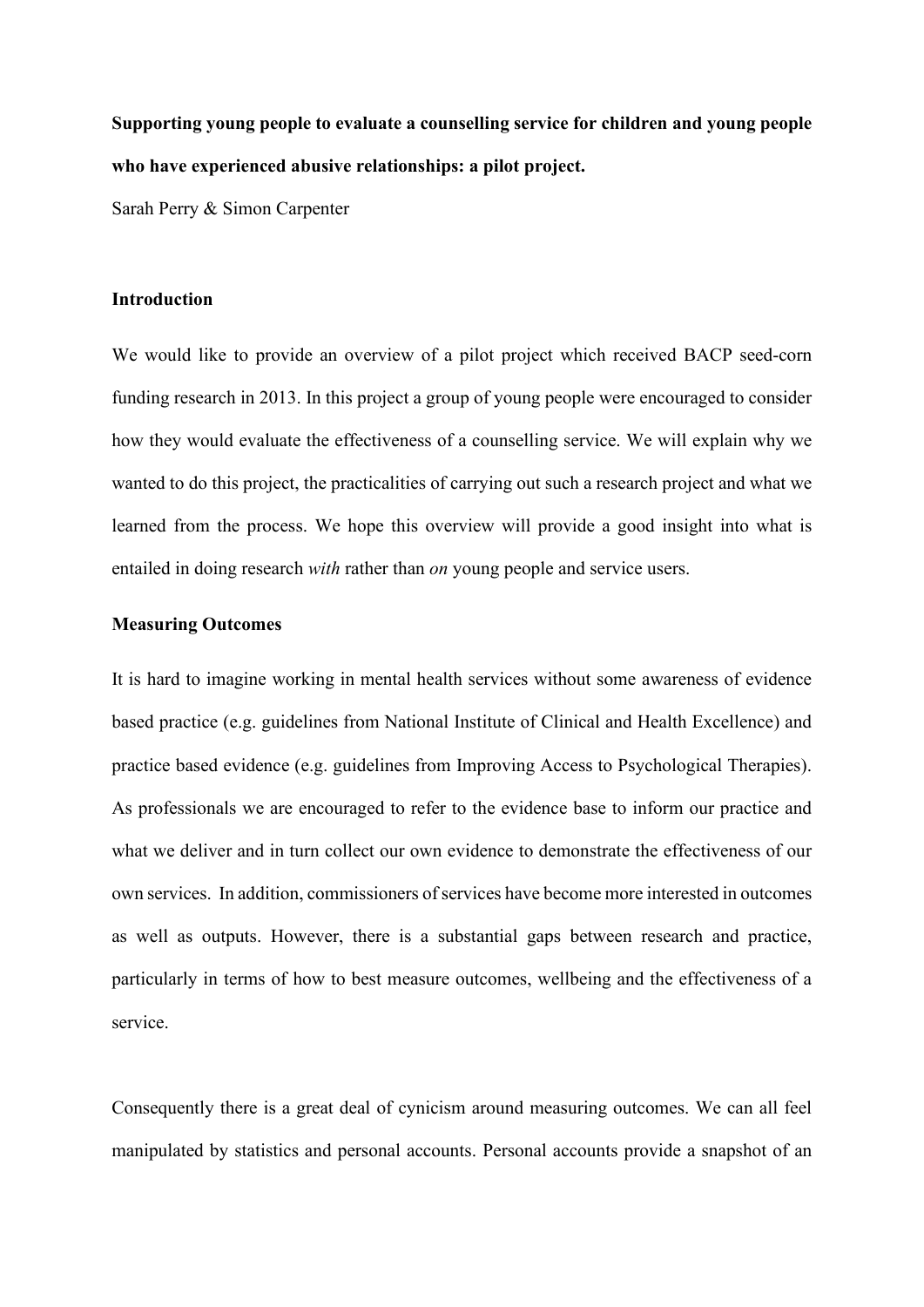unfolding story and statistics raise awareness rather than explain complex interactions and between personal, social and cultural factors in an individual's life. The extent to which service evaluation and research projects raise questions and encourage reflection or are reductive and involve some deception or perhaps a mixture of the two is open to debate<sup>1</sup>

# **Participation research**

As professionals working in both statutory, voluntary and private practice we have increasingly become aware of the importance of evaluating our practice and being able to demonstrate that what we do makes an important difference to people. However, we have also felt constrained by how we gather evidence for our practice which is very much determined by scientific models for acquiring knowledge and set ways of carrying out research. We both worked for a charity (CLEAR) that provided counselling and therapy to children and young people who have experienced abusive relationships and this charity regarded itself first and foremost a service for children and young people. We began to wonder what children and young people would consider important if they had more input into the evaluation process, beyond completing standardised questionnaires and feedback forms.

The Department of Health's report, 'Your Welcome': Quality criteria for young people friendly health services<sup>2</sup> refers specifically to 'young people's involvement in monitoring and evaluation of patient experience.' Again the focus is on capturing young people's experiences and collecting their views of the services they have received. However, professionals and services tend to remain in charge of the evaluation process and there is less attention as to whether the evaluation process itself needs evaluating.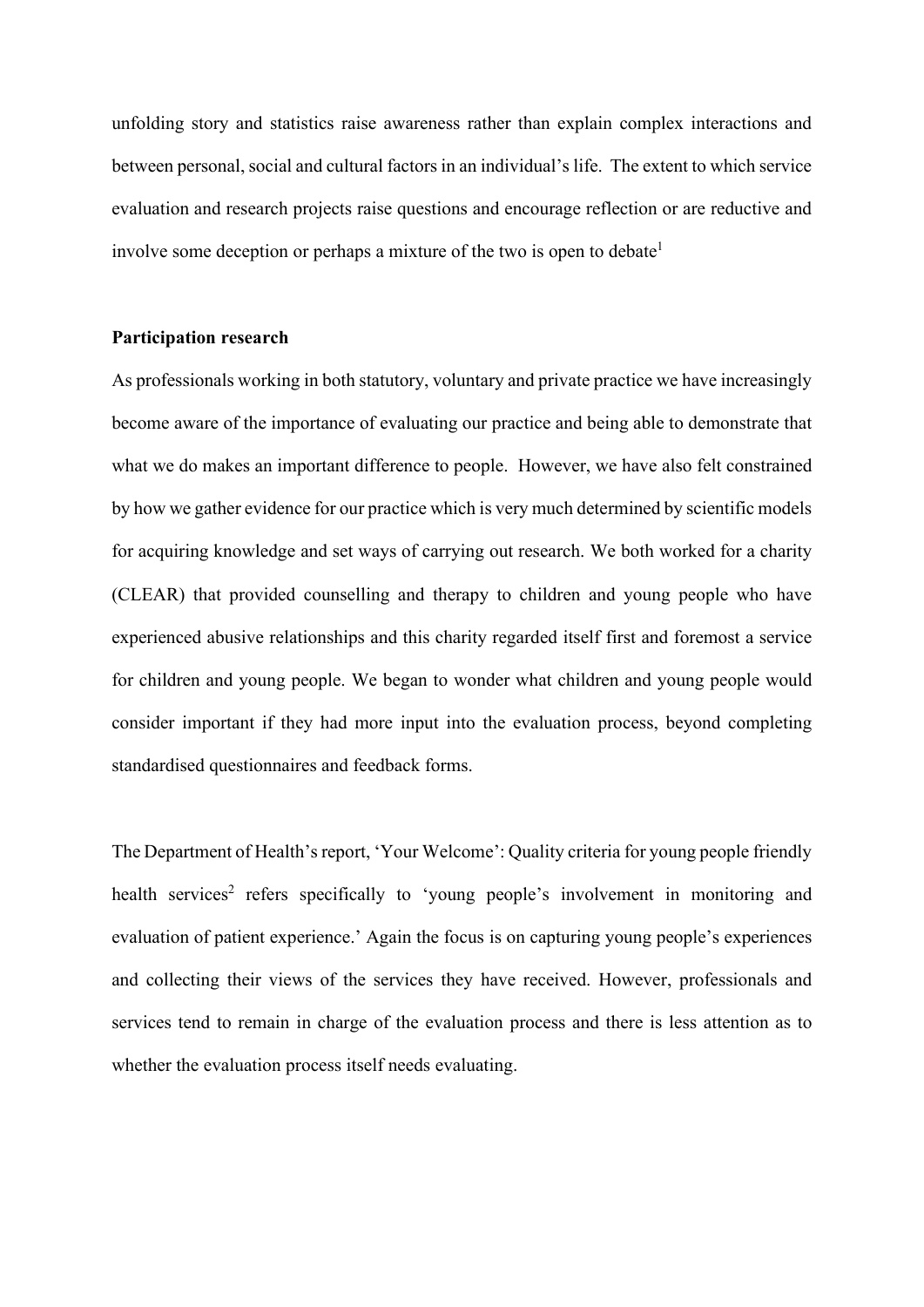We were aware that therapists who were worked within CLEAR were not always very positive about the outcome measures used and they too had some reasonable reservations about outcome measures and their strengths and limitations. This resulted in us considering what the alternatives may be, particularly if young people were involved in the selection and development of measures and more involved in the evaluation process

There are a number of useful guidelines, produced by charities, on how to best involve young people in research, development and evaluation. 3,4,5 Distinctions are made between **actively** involving young people as **partners** or **participants** rather than the subjects of research. There are different levels of involvement in research from consultation to collaboration to usercontrol or ownership of the research, with the former being the most frequently applied and easily arranged and the latter the least frequently applied and most challenging.

These guidelines raise important questions, not only in terms of asking an organisation how committed they are to user empowerment, but how best to train young people so that they are able to carry out good quality research themselves and complete a project within time and resource restraints. It is recognised the involving service users and the public in research can improve the quality of the research itself in terms of making research more relevant and robust but there are power, development and resource issues that frequently hinder such involvement<sup>6</sup>.

This project entailed a collaboration between young people and therapists who were involved with CLEAR and a Clinical Psychologist who worked independently of the organisation and was involved in the evaluation of the service as a whole. The project invited therapists and young people representing CLEAR to reach a consensus on in-house evaluation procedures, with the aim of testing these out in the next phase of the project. It was also hoped that the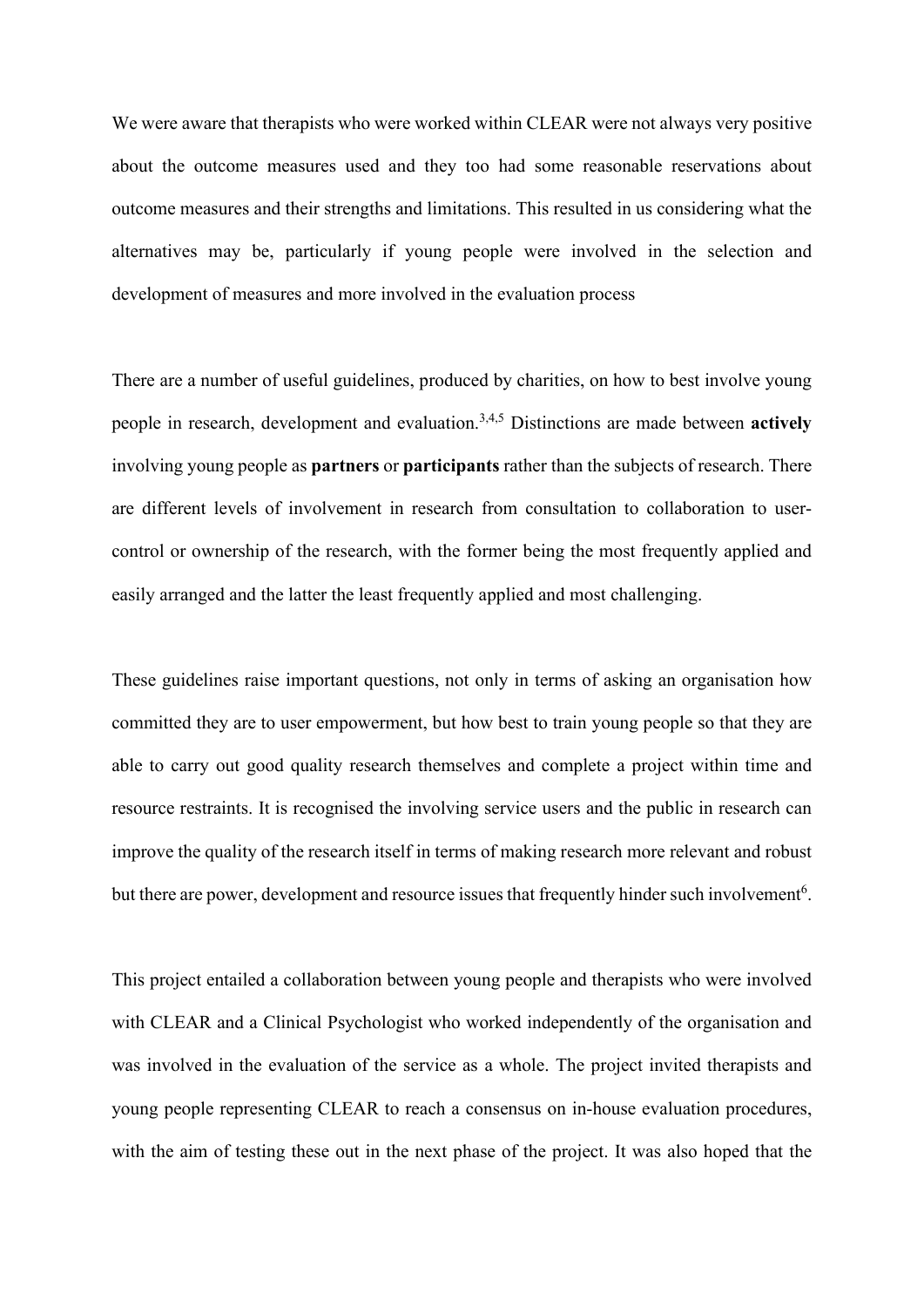participatory aspect of this project would help to empower children and young people and further develop their confidence, knowledge and skills.

## **Overview of the project**

The young people who participated in the project were young people who were part of CLEAR IDEAS, a consultation group made up of members aged between 10 and 18 years. These members were young people who had experienced therapy with CLEAR or a member of their family had connections with the service. Membership for this group varied but generally involved between 6 and 12 young people aged between 11 and 16 years.

Initially it was anticipated that participation in the project would involve attending two hour meetings on a monthly basis. However, arranging regular meetings of this frequency proved to be problematic. Consequently, meetings tended to be bi-monthly, during school holidays or on Saturdays during term time and either lasted two hours or a whole day (10am to 3pm). Participants were paid in vouchers of their choice for attendance at each of the workshops (£20- £30 equivalent) as an acknowledgement that they were making a valuable contribution to the running of the organisation and its development.

During the course of the project, young people received some training in research methods, were involved in evaluating a number of standardised measures routinely used in children's and young people's mental health services, including those used by CLEAR and were encouraged to think what outcome measures they would use themselves to demonstrate the effectiveness of therapy.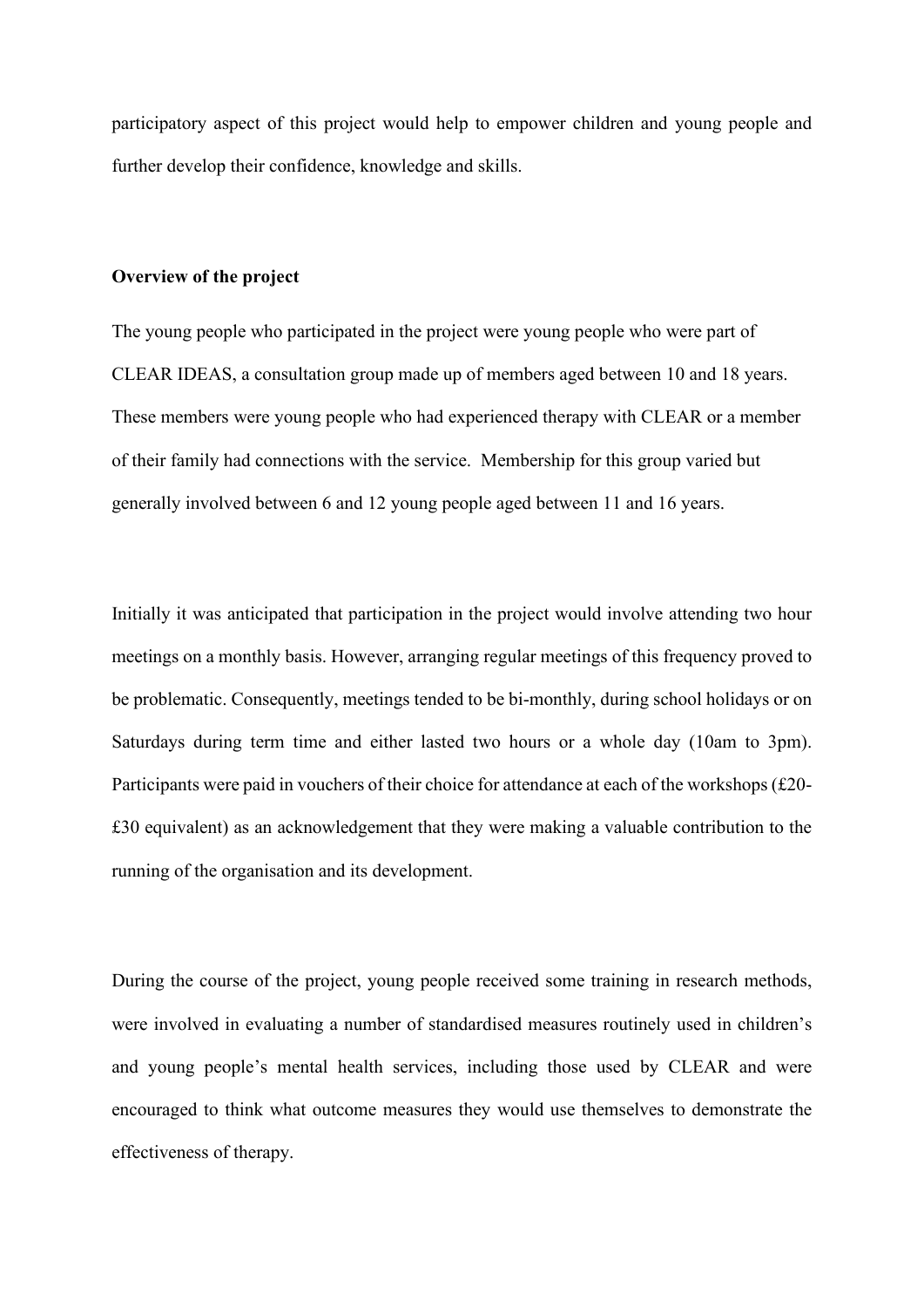#### **The development of a new questionnaire**

The young people compared their preferred questionnaires with those used by CLEAR in order to consider current practices and how they might be improved. The young people were then encouraged to think about the strengths and limitations of these questionnaires. Although the young people were aware that each of the questionnaires captured a different aspect of wellbeing and experience of services, it was felt that all the standardised questionnaires were limited in terms of measuring the direct benefits and drawbacks of counselling and therapy, which they had explored at the beginning of the research project. The measure that best captured this aspect of effectiveness within CLEAR was the Feedback Form which consisted of three open-ended questions which asked clients to comment on what had been helpful about counselling and how it could be made better.

It was decided that is would be useful to look at the confidential comments written on the Feedback Form over the last three years from children and young people. The young people cut out each of the comments and then arranged them under themes in order to capture the main ways in which clients felt counselling had helped, as recorded at the end of counselling. There were a number of recurring themes, indicating improvements in a number of areas:

- Feelings (e.g. happier, calmer, relaxed)
- Self-confidence (e.g. feel better about myself, talking about things and what I do)
- Understanding (e.g. of self, others and situations)
- Communication Skills (e.g. better at expressing myself and managing difficult feelings)
- Relationships (e.g. can connect with others, share experiences, confidentiality)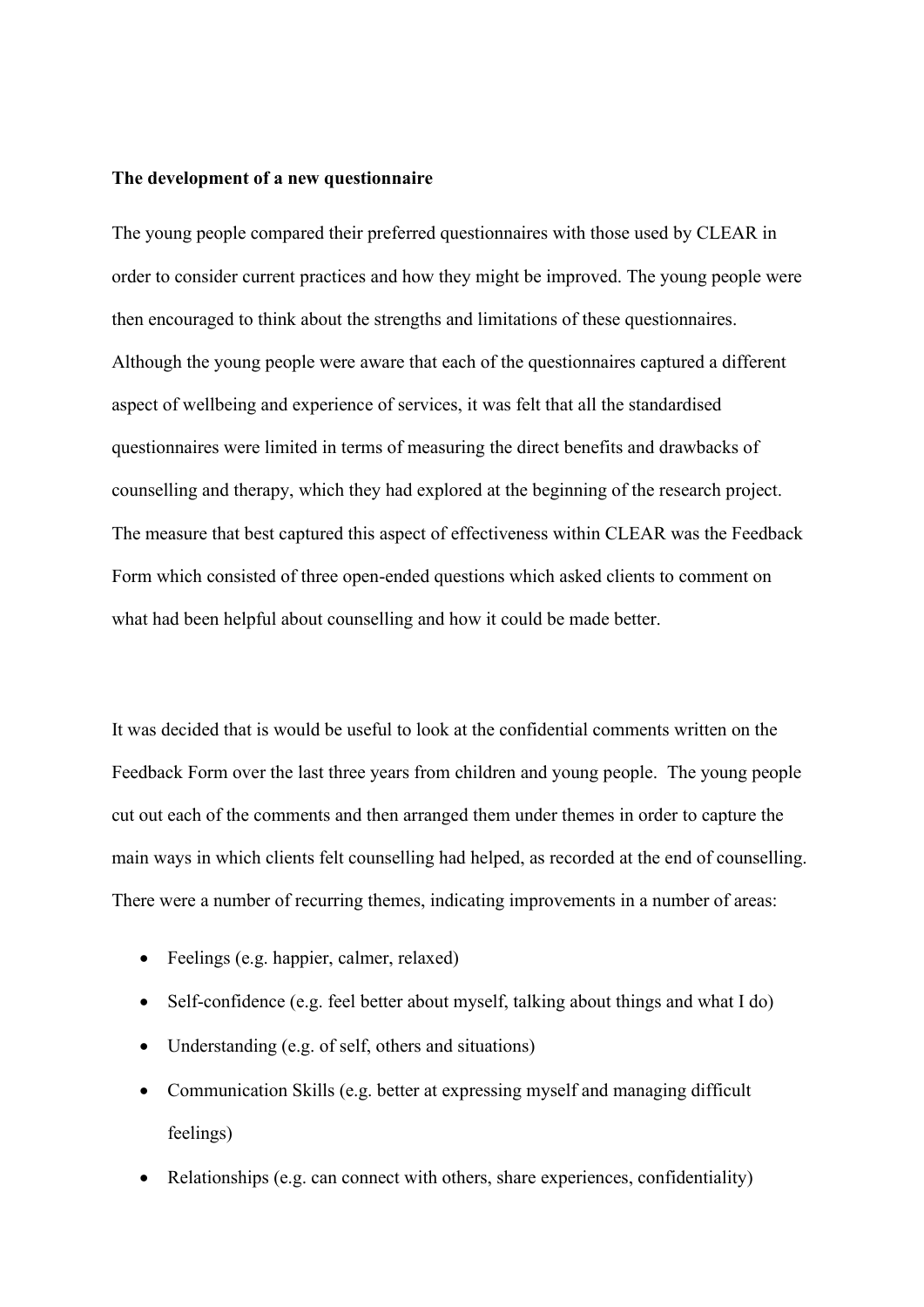The young people selected the comments that they felt best reflected these themes. They decided that they did not want to lose the young people's voice and thus developed a questionnaire which included 16 verbatim statements alongside a rating scale in which young people could indicate how much they agreed with these comments, based on their own experience of counselling. Example of these statements are as follows:

*Therapy makes me feel like I'm not alone. I was able to express myself more than usual It has helped me to forget all the stuff that's happened and kept it from the front of my mind It helped me to open up more about my past and feel more confident when speaking about it.*

They decided that they would also like to include three open-ended questions to ensure that children and young people were still able to feedback in the own words what their experience of therapy had been.

They gave this questionnaire a name, *It's Hard to Put Into Words*, based on a comment made by a client, which they felt captured how young people often felt when talking about difficult experiences. They felt the questionnaire would be suitable for young people aged between 11 and 16 years. The young people were also responsible for designing the questionnaire (i.e. how it looked). They felt it was different from many other questionnaires because it was based on young peoples' views and experiences and focused explicitly on how therapy might help.

The questionnaire was then shared with CLEAR's counsellors and therapists, some minor amendments made and it was agreed that it would be piloted for 4 months. To date 25 young people have completed the questionnaire and responses to it have been encouraging. The next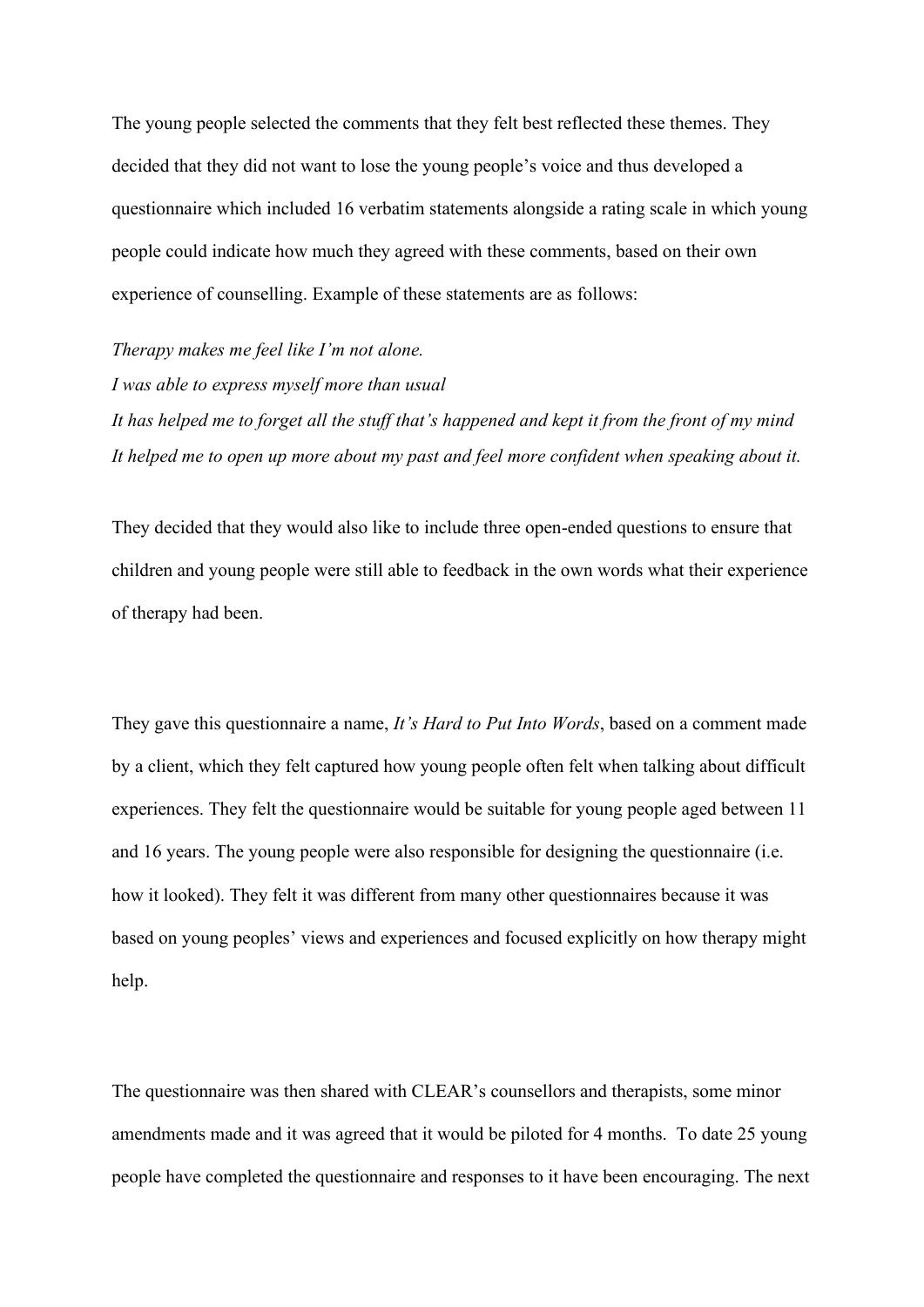phase of this project will entail further amendments to the questionnaire, taking into account the quality of data collected.

## **Young people's feedback on being involved in the project**

The young people were positive about the research project as a whole, and the comments below were typical of those made during the final session of the project:

*"This project helped me to view therapy in an unbiased way. Looking through feedback of children's views of therapy, we were able to notice how therapy helped and which elements helped the children the most. It was nice to see the progress of the project at our monthly meetings and how everybody's input had come together to produce the final questionnaire."*

*"Being a part of this project has been really interesting as it has helped me to understand how therapy can help a child/young person. The sorting of all the feedback and comments gave me an insight into how young people feel after therapy. The questionnaire we have made is quite easy to understand and to complete for the age range we have chosen, and the method of answering (smiley faces) makes it accessible to everyone."*

# **Professionals' reflection on being involved in the project**

We wanted to involve young people in service evaluation as active participants in the research process. Although the focus on the project was to improve on service evaluation and practicebased evidence procedures within CLEAR, it is hoped that the lessons learned will be of wider interest and encourage other services to consider how children and young people may be more involved in the research process rather than simply consulted and asked to rate more aspects of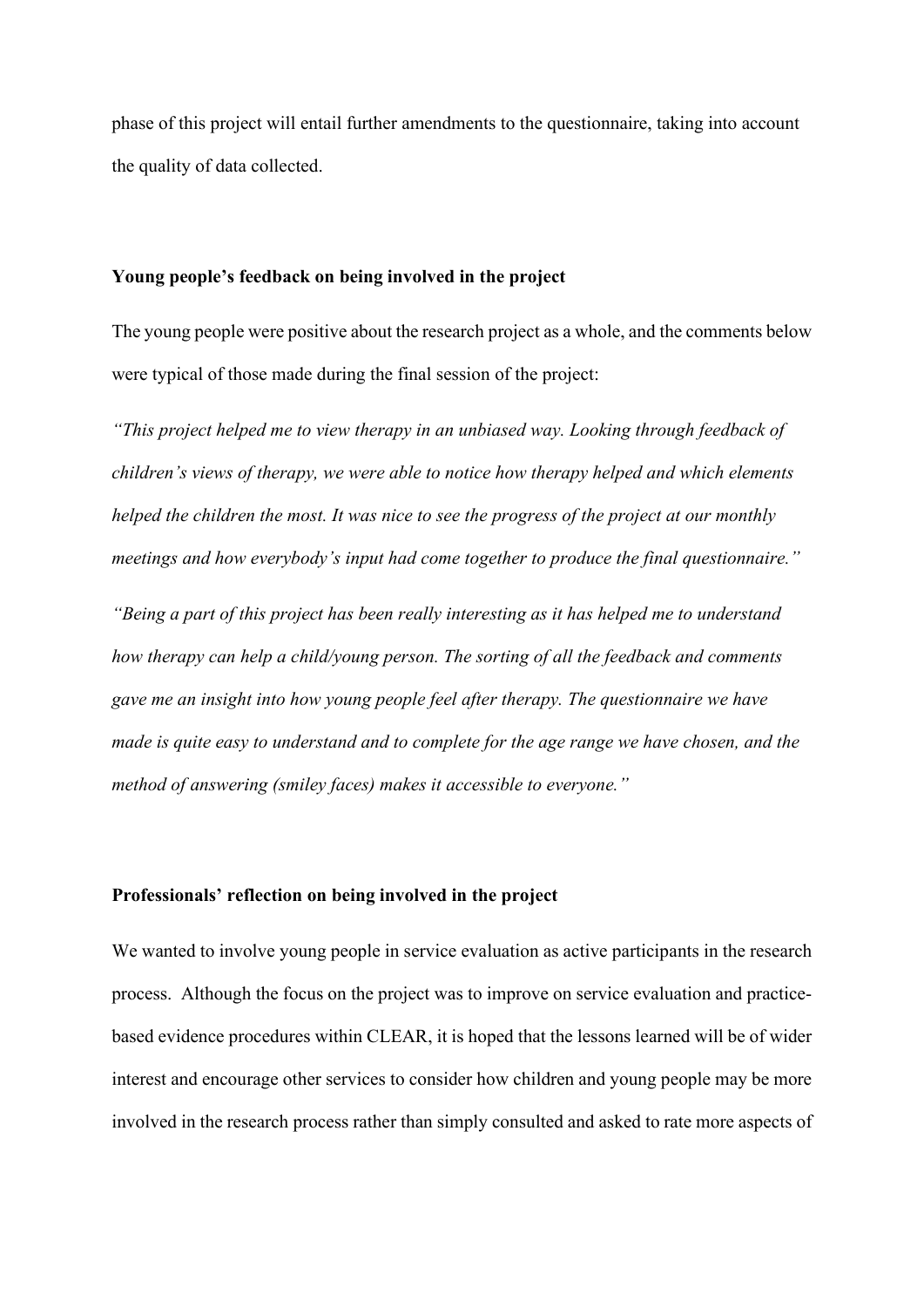their wellbeing and levels of satisfaction. In this way, service evaluation models may become more relevant and sensitive to children's and young people's experiences of therapy.

There were difficulties and limitations with doing participatory research, primarily in terms of resources (time and funding) to carry out such projects and to respectfully consider young people's own priorities, commitments, abilities and goals. For example, attendance over the course of the project changed from workshop to workshop. It was important to build on learning from previous workshops as well as have the flexibility to adapt to changing interests and goals without losing sight of the focus of the project.

The different uses of young people's 'voices' in action research (i.e. authoritative, critical and therapeutic) have been identified<sup>7</sup> and these were explored with the young people and therapists within CLEAR.. The young people who were part of the CLEAR IDEAS consultation group were generally very supportive of the organisation and may therefore be regarded as having less of a critical or objective voice. Their motivation to be a part of the research project was often altruistic and based on wanting to give something back to an organisation they valued and trusted. Indeed at the outset the group wanted to know how this project would help children and young people. They also wanted to know how they would benefit from the project themselves and reiterated the importance of learning new skills, being more knowledgeable and meeting new people.

It often difficult to do justice to the principles of action and participatory research when there are constraints (e.g. resources and commissioning or funding arrangements) that both support and discourage creative practices. For example, the authors of this report took a lead in both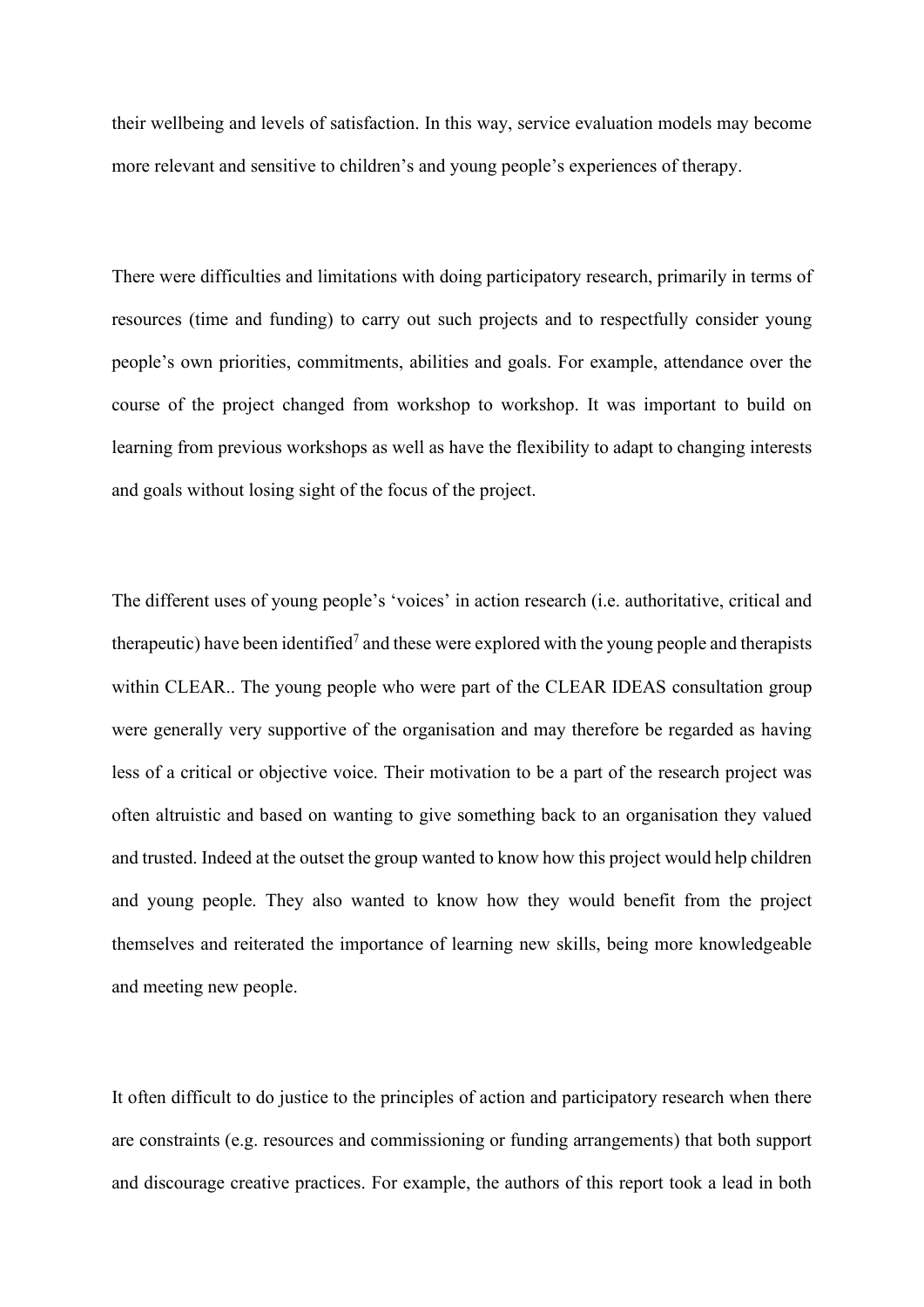instigating and writing up the project. In hindsight more consideration would have been given to making this a more young person owned project than a collaborative enquiry from conception to presentation of findings.

For CLEAR IDEAS then, reciprocity appeared to be important motivator, whereby there was an opportunity to both give and receive something in return, ensuring everyone benefitted from the project. These sorts of arrangements can make the development of evaluation procedures even more complex as the ownership of procedures, limits around making changes and making compromises were explored (e.g. recognising the sometimes competing needs of service users, therapists, Trustees and funders). It was appreciated that this project encouraged a dialogue between therapists and young people about how they best evaluate a counselling service and this will need to be continually reviewed to ensure the voices of young people remain central to the organisation. The development of a new questionnaire was one option for ensuring the experiences of young people were not lost and achievable within the resources available.

# **References**

**<sup>1</sup>** Duncan, B.L., Miller, S.D., Wampold, B.E. & Hubble, M.A. (2010) *The Heart and Soul of Change. Delivering what works in therapy.* (2nd Edition). Washington DC: American Psychological Association.

<sup>2</sup> Department of Health (2011). *'You're welcome': Quality criteria for young people friendly health services*. London: Crown.

3 Save the Children (2000). *Young People as Researchers*. London: Save the Children.

4 Kirby, P. (2004). *A Guide to Actively Involving Young People in Research: For researchers, research commissioners, and managers.* Eastleigh: INVOLVE.